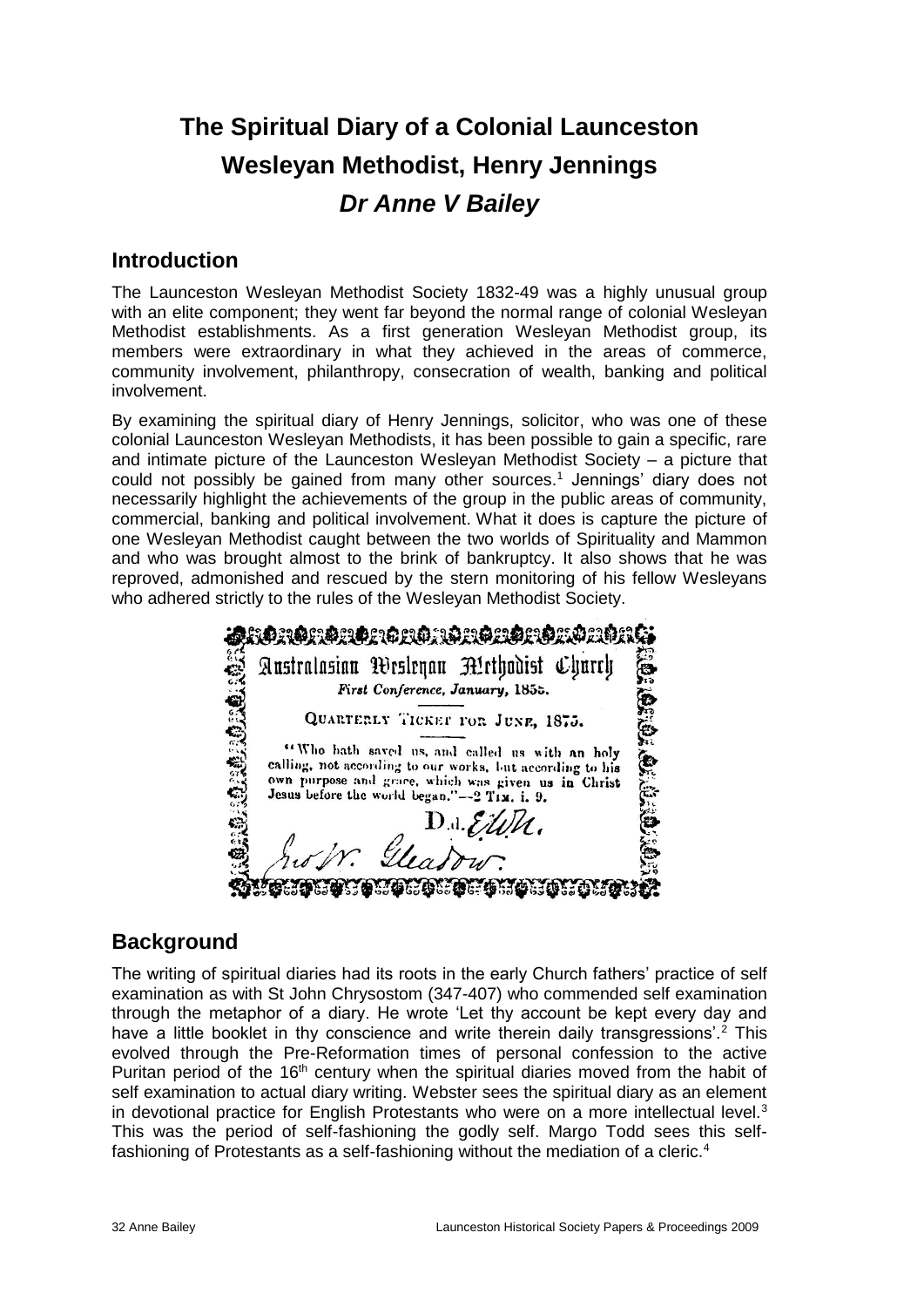John Wesley was influenced by Bishop Jeremy Taylor's book *The Rules and Exercises of Holy Living* which advised daily self-examination and he commenced his diary in Lent 1725 whilst preparing for ordination. In 1730 he started the Holy Club at Oxford and the members were 'enjoined to keep a journal to maintain a sense of God's presence'.<sup>5</sup> Most of the itinerants in the Wesleyan Methodist Circuits adopted the practice and the diaries of Methodist preachers had a 'unique spiritual intensity and religious vibrancy'.<sup>6</sup>

In the Methodist sense diaries and journals were often kept. The diary was written mostly for private use, while the journal was used for propaganda in the wider field. The diary revealed fears, doubts, uncertainties and hopes, and it was a true mirror of the soul with a literal belief in demonic hosts and powers. Struggling with Satan was a constant threat throughout, and it accompanied the belief that evil forces were trying to destroy young Methodist societies.

# **Henry Jennings**

Henry Jennings, solicitor, the son of a Congregational minister had arrived in Hobart Town by the *Heroine* in April 1824 with his brother Joseph Gellibrand Jennings. In 1830 he married Alicia Legge who arrived with her sisters and brother in the *Medway* in 1827. The socially prominent sisters intermarried with the Gray, Dumaresq, Franks and Pitcairn families.



*Henry Jennings circa 1880.*

By 1833 Jennings had commenced practice as a solicitor and attorney in Launceston, whilst John Gleadow, who also was to become a Wesleyan Methodist, had commenced practice as a solicitor in 1827. In 1838 members of the bar practising in Launceston were Gleadow, Jennings, Henty, Wickham, George Howe and E Stilwell,<sup>7</sup> but Gleadow and Jennings appeared to be the most prominent and consequently open to most criticism, particularly from the *Cornwall Chronicle*. Much of the two men's work appeared to revolve around money lending, acting for insolvents, being agents for the sale of properties and making claims upon unpaid bills. They offered sums of £1,000, £700 and £400 as mortgage loans at 15%.<sup>8</sup> Particularly the involvement with insolvencies heaped fire and criticism on their heads. A letter in the *Cornwall Chronicle* from 'Inhabitant' criticised the lawyers

as 'being rapacious towards their clients unable to meet their obligations'.<sup>9</sup> 'Inhabitant' called Gleadow and Jennings 'hard men in their temples, devoted to religion, professing the grace of God'.<sup>10</sup>

Making allowances for the *Cornwall Chronicle's* partiality for scandal and invective, there comes through a sense of Gleadow and Jennings being in the right place at the right time for making money. This background provides the understanding of Jennings being caught between the two worlds of commerce and religion. Gleadow and Jennings possibly were conducting their business within the confines of best business practice and failing in humanity. Additionally Jennings had an overwhelming desire for land and, as a solicitor, he had an unequalled opportunity for purchase.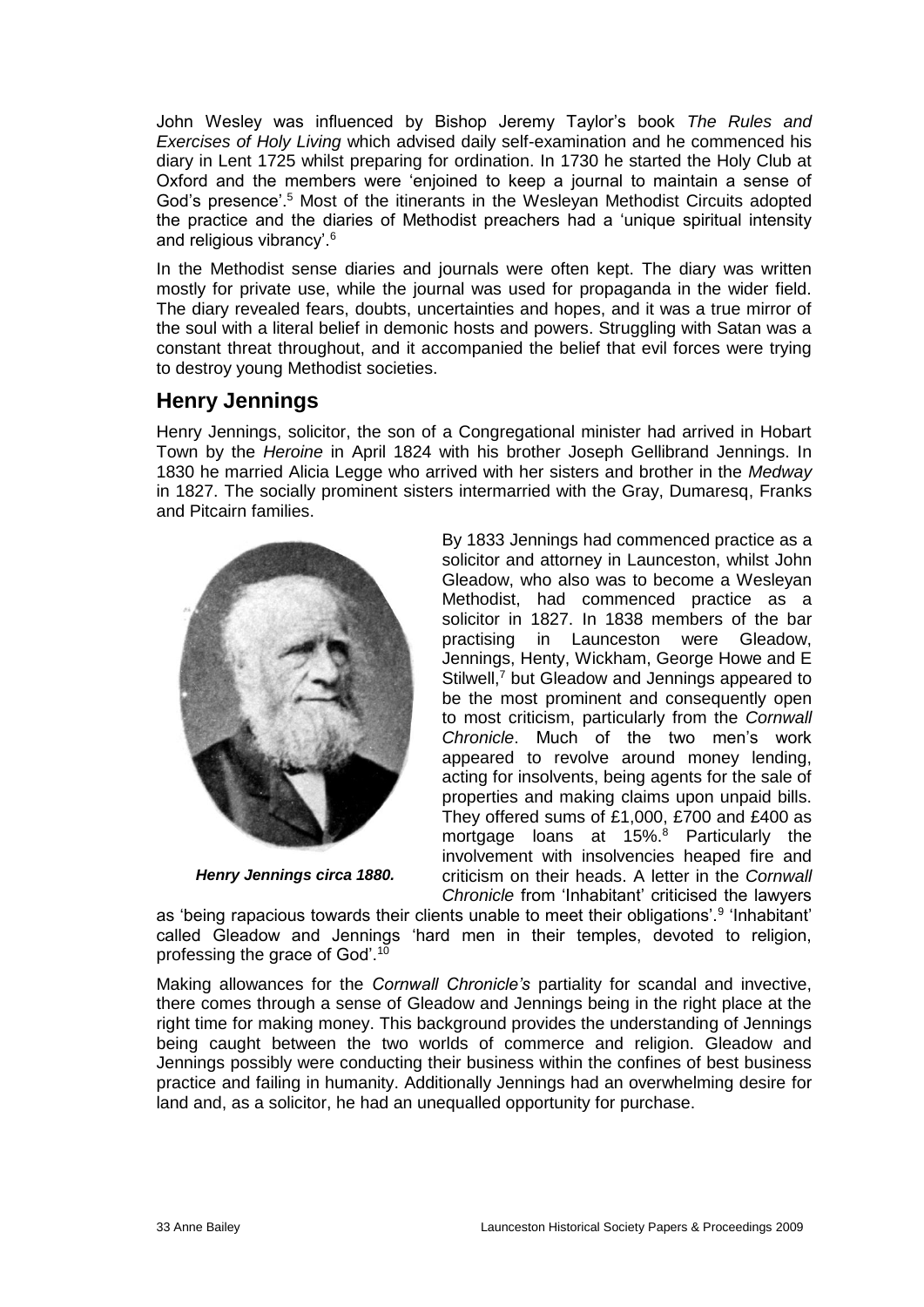# **Henry Jennings' Spiritual Diary**

As the son of a Congregational minister, Henry Jennings have would already been exposed to the practice of keeping a spiritual diary or certainly the practice of self examination. Also extant is a spiritual diary of his sister Eliza Pettingell née Jennings from the period January 1821 to December 1824, which was brought to Van Diemen's Land.<sup>11</sup> It was commenced two years before her marriage and is full of private thoughts and meditations. At twenty six years of age, she was writing 'O Lord let me live to thy service'.<sup>12</sup> Although she died in 1824, the four year period seemed to be the norm for spiritual diaries at the time, as Henry Jennings presents his in a four year period.

At the same time as Henry Jennings' diary was commenced in January 1836, it appeared that his wife Alicia, who had become a Wesleyan Methodist, kept a diary and the two exchanged their diaries on their wedding anniversary day in early June and commented freely upon them.<sup>13</sup> Jennings was happy to have an insight into Alicia's mind, finding that she had been humbling herself before God and that they could be a mutual help and comfort to each other. Alicia, for her part, took the opportunity to make the comment 'that there was a great sameness in Henry's journal and it was very evident that he was not walking by the spirit'.<sup>14</sup> In other words, she doubted the extent of Henry's true commitment. There is no suggestion that these diaries were read by anyone else, even Henry Jennings' band mates, Philip Oakden and John W. Gleadow. The Jennings' standards were high and demanding as well as self-flagellatory. Deep sincerity shows through, aligned in Henry's case to a thread of carping criticism when others did not rise to his demanding standards.



*John W Gleadow circa 1850. Philip Oakden circa 1840.*



Henry Jennings commenced his Spiritual Diary in January 1836 and finished it in December 1839. At the commencement, in his own words 'he had been attending regularly upon the ministry of the Lord for the last twelve months'.<sup>15</sup> He had had his conversion experience to Wesleyan Methodism and felt it appropriate to commence a diary for spiritual purposes. For a background of understanding about Henry Jennings' household it is relevant to look at the Van Diemen's Land Census for 1842-43.<sup>16</sup> Jennings lived on his large estate 'Coronea' at Entally, some twelve kilometres outside Launceston; his legal practice was in Charles Street, Launceston. The census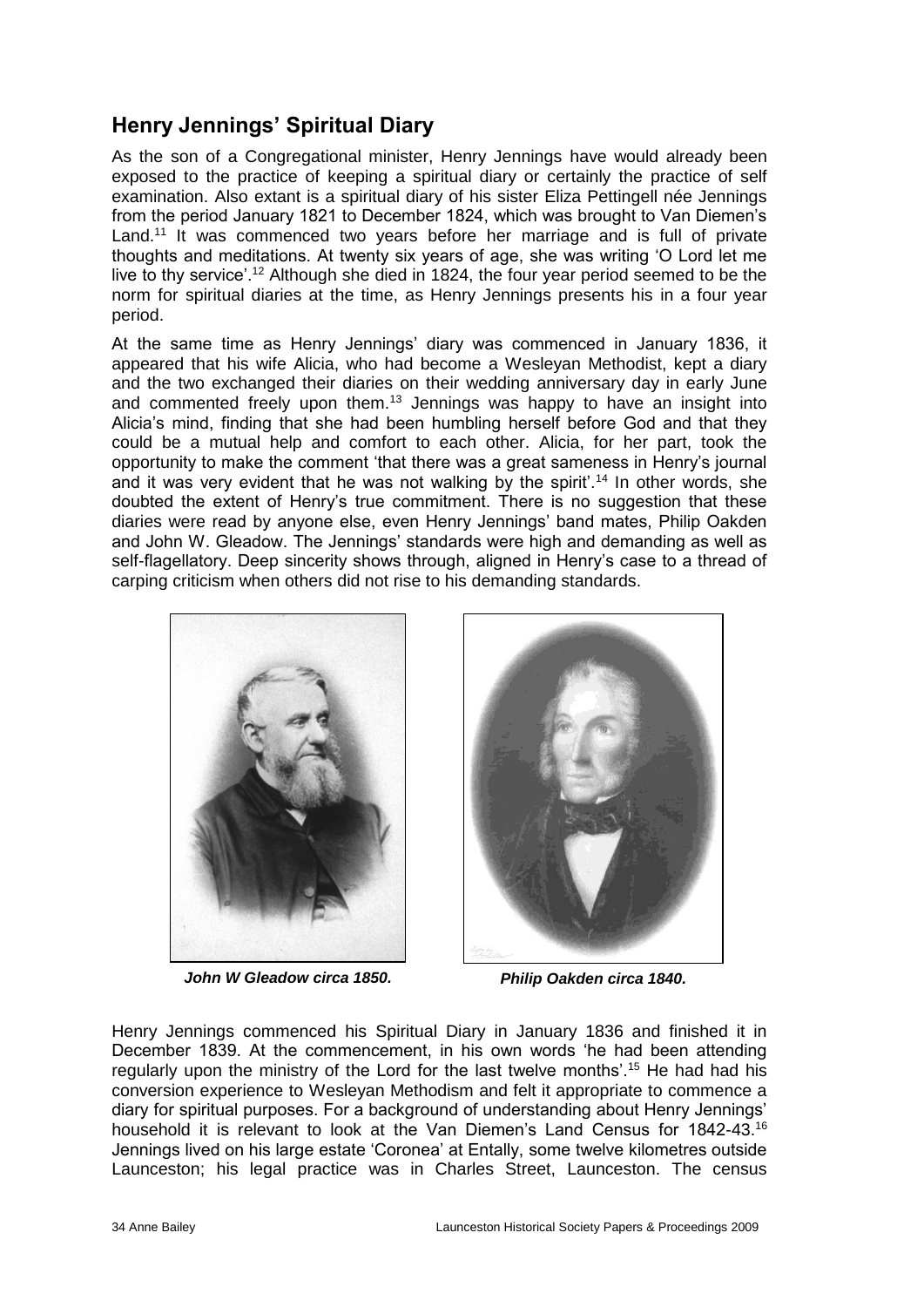revealed that there were twenty-three people living in the household; sixteen of these people were free and the remaining seven people had tickets-of-leave or were assigned. There were some thirteen Wesleyan Methodists out of the twenty-three people.<sup>17</sup>

The household seemed constantly to expand to house visiting Wesleyan Methodist ministers who came to town to preach, as well as to the Congregational ministers Mr Miller and Mr Beazley.<sup>18</sup> The Congregational / Independent connections were strong within the Jennings family and Henry's brother Joseph Gellibrand Jennings, a deacon, was received as a member of the Independent Chapel, Hobart Town, in 1834.<sup>19</sup> The Independent Chapel had been formed in Hobart Town in March 1832 by Henry Hopkins and others, including Joseph Gellibrand Jennings' wife Elizabeth, who had been a member of the Independent Chapel at Poole, England. This strong Independent connection was compounded further by the marriage of Sarah Jennings to the Rev. Joseph Beazley. Some of the sisters of Alicia Jennings constantly visited and stayed. Other visitors included members of the extended Pitcairn, Russell and Gray families.<sup>20</sup> Henry Jennings' household and establishment were considerable and required a constant flow of money.



*Wesleyan Methodist Chapel, Paterson Street, Launceston, 1839.*

Jennings' diary, which was written every Sunday evening, combined self-examination of the past week's failures and triumphs, interspersed with other family and local matters. The imperative which drove the diary was spiritual advancement by faith from week to week, but there was a dual and equally strong dialogue throughout the diary. It was that of Jennings' financial problems, which posed the dark underlying thread of his living beyond his means and trying to solve the problem by buying more land. The language and outline of the diary are formulaic and do not appear to veer from the Puritan model. In a sense Jennings' diary followed the course of what Ponsonby calls 'the more or less conventional formula of self disparagement'.<sup>21</sup> The emotions are constantly voiced, and coldness and deadness are examined minutely. Valentine comments that 'this self denigration characterises early autobiographical accounts of Methodist preachers'.<sup>22</sup>

Rather than discuss the Spiritual Diary in a chronological fashion, this paper will examine and explore the various dialogues which emerge from it and which can often seem to mirror earlier published spiritual diaries, contemporary Wesleyan Methodist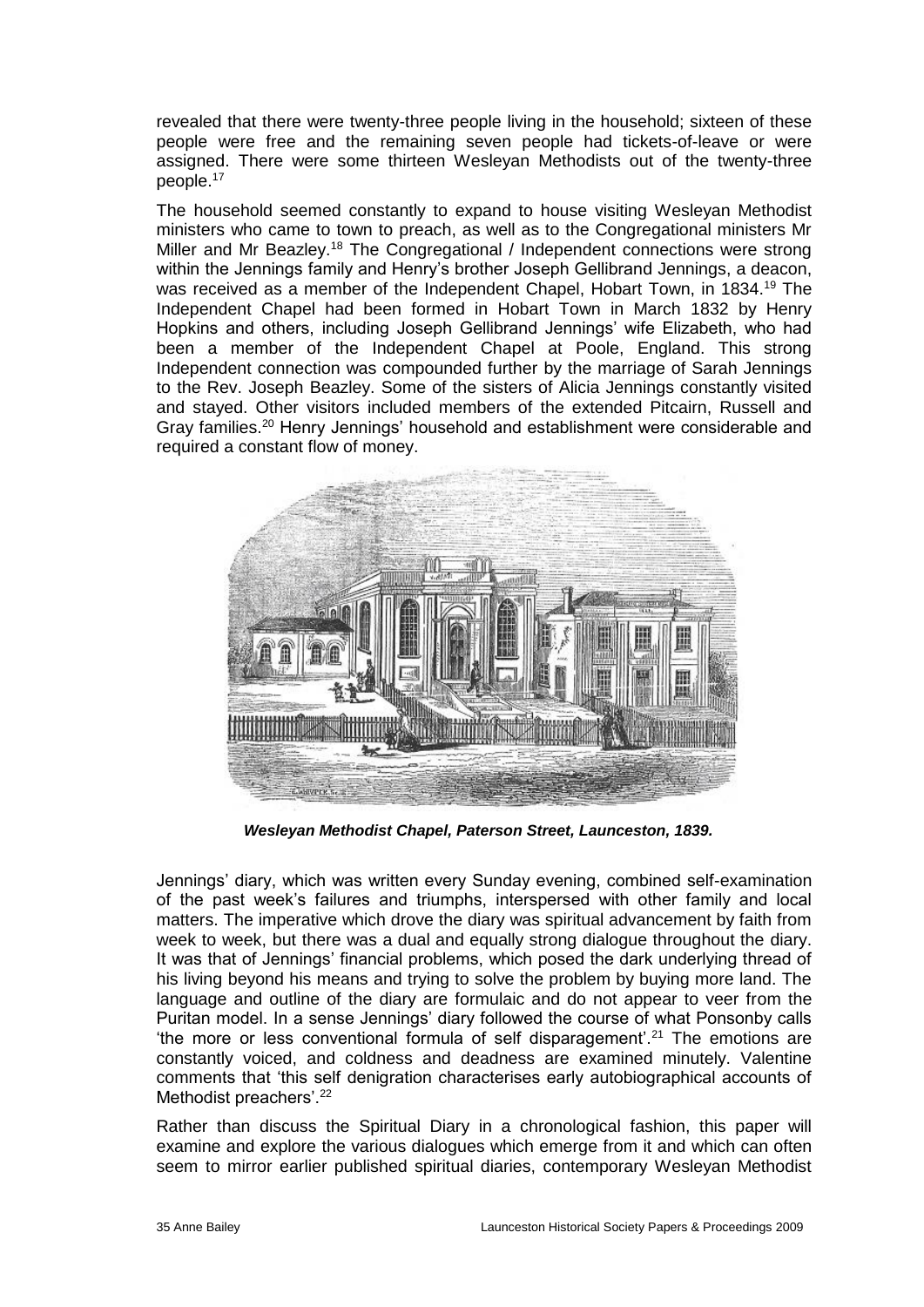morés, as well as contemporary Van Diemen's Land society. In the diary, the New Year of each year produced a review of the past year and a redirection for the coming year. The watch night service and covenant renewal also took place at this time within the Wesleyan Methodist Society. Additionally, each week of the diary generally started with the statement that the past week had shown failures, lukewarmness, backwardness, coldness and worldly mindedness.

As noted before, the two main dialogues driving the Spiritual Diary are that of spiritual advancement and temporal concerns and are a good example of a Wesleyan Methodist caught between the two worlds of Spirituality and Mammon. It is the Wesleyan Methodist trying to find a compromise between the two, but at the same time being suffused with anxiety. Another dialogue touches on some struggles with egalitarianism in the Launceston Wesleyan Methodist Society, and the final dialogue is Jennings' proselytising attempts with his own social class, his convicts and the dying.

### **Spiritual Advancement**

As Henry Jennings had become a Wesleyan Methodist, there was an obligatory communal element to his membership and that obligation shaped his vision and forced him to provide an example of piety. Jennings attempted to fashion himself in accordance with the prevailing Wesleyan Methodist culture in all things, except debt and speculation. Jennings' spiritual advancement is demonstrated through such benchmarks as lukewarmness, gluttony, indolence, sloth and early rising, watchfulness, bible-centred text and sermons, backsliding and care of time.

#### **Lukewarmness**

Lukewarmness in religion was something to be avoided in spiritual advancement and Jennings made frequent references to his own lukewarmness and constantly complained of it in his character. He wrote 'My desires are sincere for a growth in grace but I am in a great danger of lapsing into lukewarmness'.<sup>23</sup> Again in March 1838, he tried 'to act up to my experiences of last Sunday, I have grown again into lukewarmness'.<sup>24</sup>

Lukewarmness was regarded as a very real deterrent for Christians at this period. This is backed up by an advertisement in the *Cornwall Chronicle* 31 August 1839 for books sold by the Society for the Promotion of Christian Knowledge (SPCK) at Mr Cameron's shop in Brisbane Street, Launceston. The particular book of interest advertised was *The Dangers of Lukewarmness in Religion*. This type of publication was available to Jennings and the reading public that discussed concerns about lukewarmness. The *Chronicle* of the same date also advertised through the SPCK a homily against gluttony, and the Spiritual Diary revealed Jennings' own concerns when he wrote that 'I am still being gluttonous, eating freely of things that are injurious to me'.<sup>25</sup>

#### **Indolence, Sloth and Early Rising and Watchfulness**

Indolence and sloth, particularly in early rising, were a strong obstacle to Jennings' spiritual advancement. Not a week passed in the diary without a reference to this omission. John Wesley had written forcefully when castigating the rich in his sermon: 'You cannot deny yourselves the poor pleasure of a little sleep … you cannot get out in the morning because it is so dark, cold and perhaps raining too'.<sup>26</sup> Jennings' problems lay with the demands of the early Launceston Wesleyan Methodist prayer meeting, for which he needed to rise at 5.00am and which he was incapable of attending.<sup>27</sup> Early rising took on a new light in the sense of his obligation to the community that he had joined. Time and time again, he bemoaned his failure in this area, particularly as it was also tied into his leading his assigned servants in morning prayer. Often his reasons for inability to rise were genuine, including not retiring until midnight the night before. As he wrote 'I did not go to the men for morning prayer. I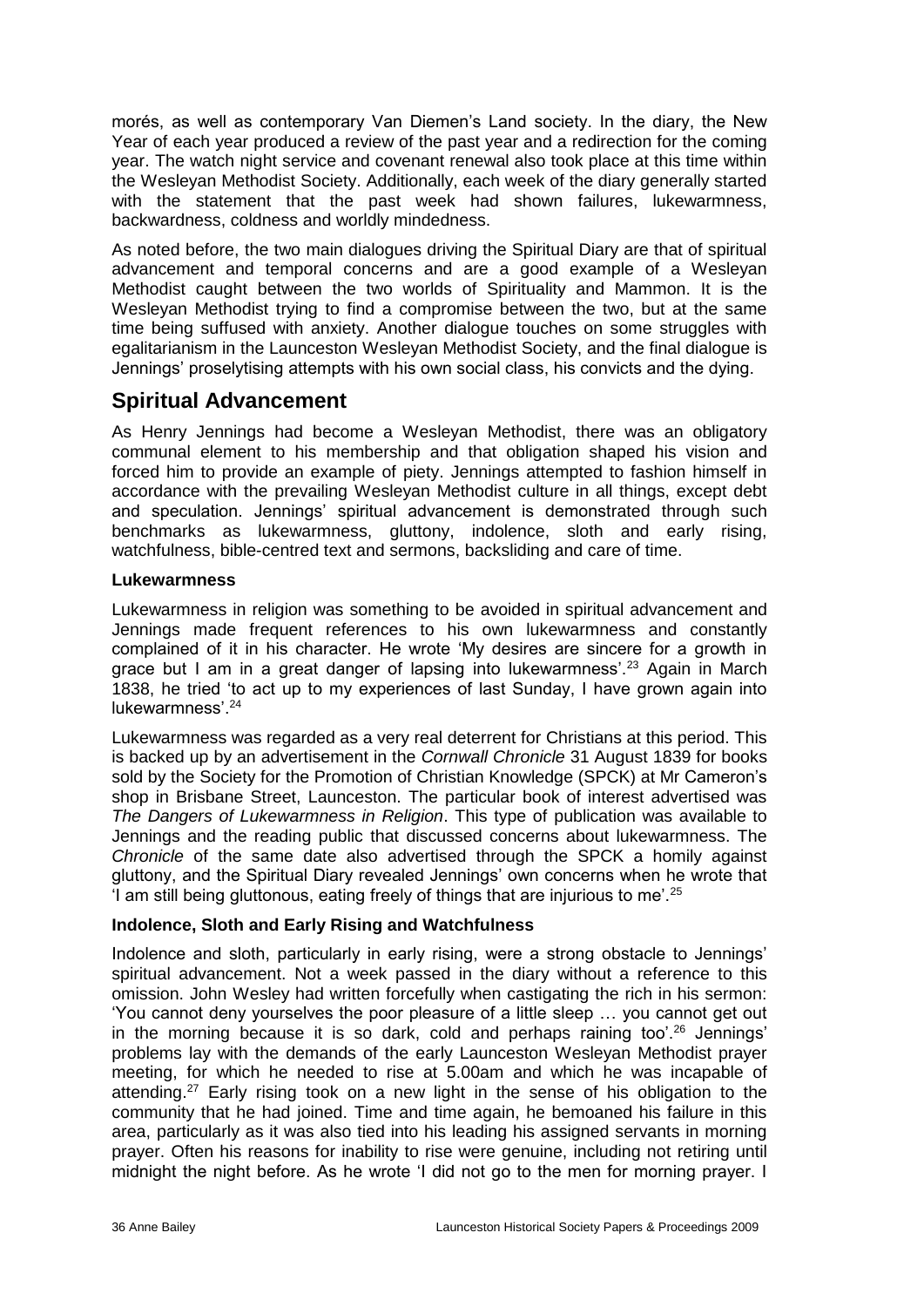had scarcely any time to be alone before Chapel, certainly not time for heart searching examination. What a train of circumstances follow from my neglect of duty. Oh that I may learn again from experience'.<sup>28</sup> Jennings saw this inability to rise in the morning as provoking a train of events following upon it: 'My not rising early in the morning, thus neglecting to assemble my men for prayer has so many evils upon it, there is a deadness to private prayer and every day many things are left out, this all proceeds from a want of faith and love, an entire giving up of myself to God'.<sup>29</sup>

Often after a late night, there was a complete collapse of Jennings' good intentions: 'this morning I got out of bed at 10 to 6 and actually went back to bed thinking I should be there until 6, but although lying awake, I did not get out again till 10 to 7. May this teach me the danger of entering into temptation'.<sup>30</sup> At times in the diary, it seems as if Jennings took an almost delighted interest in his slothfulness: 'This has again been a week of much darkness. I see that I have given away to a spirit of slothfulness lying in bed of a morning. On Wednesday morning, I went to the prayer meeting but lay down afterwards and didn't get up [until] half past seven. This morning I got out of bed a quarter before six and lay down again and didn't get up till 7'.<sup>31</sup>

Jennings saw all this as a need to press forward more and realised 'that he had to be more watchful to use the grace he was given and to remember that he had a warfare to go, a fight to maintain'.<sup>32</sup> There was in the Wesleyan Methodist psyche a constant fear of relaxing one's guard, and this, particularly for Jennings, was tied into early rising: 'May I be more prayerful, particularly may I even begin the day by rising betimes in the morning'.<sup>33</sup>

#### **Bible-Centred Texts and Sermons**



*John Crookes circa 1855.*

Margo Todd refers to 'the shaping force of the text'<sup>34</sup> in relation to Renaissance Puritan diaries. This is equally applicable to Henry Jennings in the Launceston Wesleyan Methodist Biblecentred community of the 1830s. In Henry Jennings' Diary the weekly sermons by the Wesleyan minister often acted as a boost to Jennings' spiritual equilibrium. The text had power and authority to interact and Jennings' attention to it is noticeable in the diary from 1837 through to 1838.

In the Launceston community, it was generally the minister who gave the Sunday sermon, but occasionally, preachers – like Matthew Lassetter and John Crookes – delivered a weekly sermon. One sermon from Lassetter from Isaiah 30:10-11 discussed 'the righteous man who had right views of himself as a sinner and right views of his present duties,' and this considerably impressed

Jennings.<sup>35</sup> John Crookes preached on the morning of 15 October 1837 from Psalm 46 'there is a river of streams whereof shall make glad the city of God', but Jennings deprecatingly wrote 'there was much good in the sermon but not sufficiently practical for general usefulness<sup>'36</sup> The subject of Christian warfare was tackled by the Rev. J. Manton preaching from 2 Corinthians 10:14, and referring to 'mighty weapons of our warfare putting down the strongholds of ignorance, prejudice and unbelief, all to be pulled down by the truths of the gospel'.<sup>37</sup>

The Rev. Mr Simpson touched a raw nerve when he preached from 2 Philippians, 2:179 'If there be any consolation in Christ'. He cited that there was consolation to believers and consolation to backsliders. Jennings felt that his morning meditation had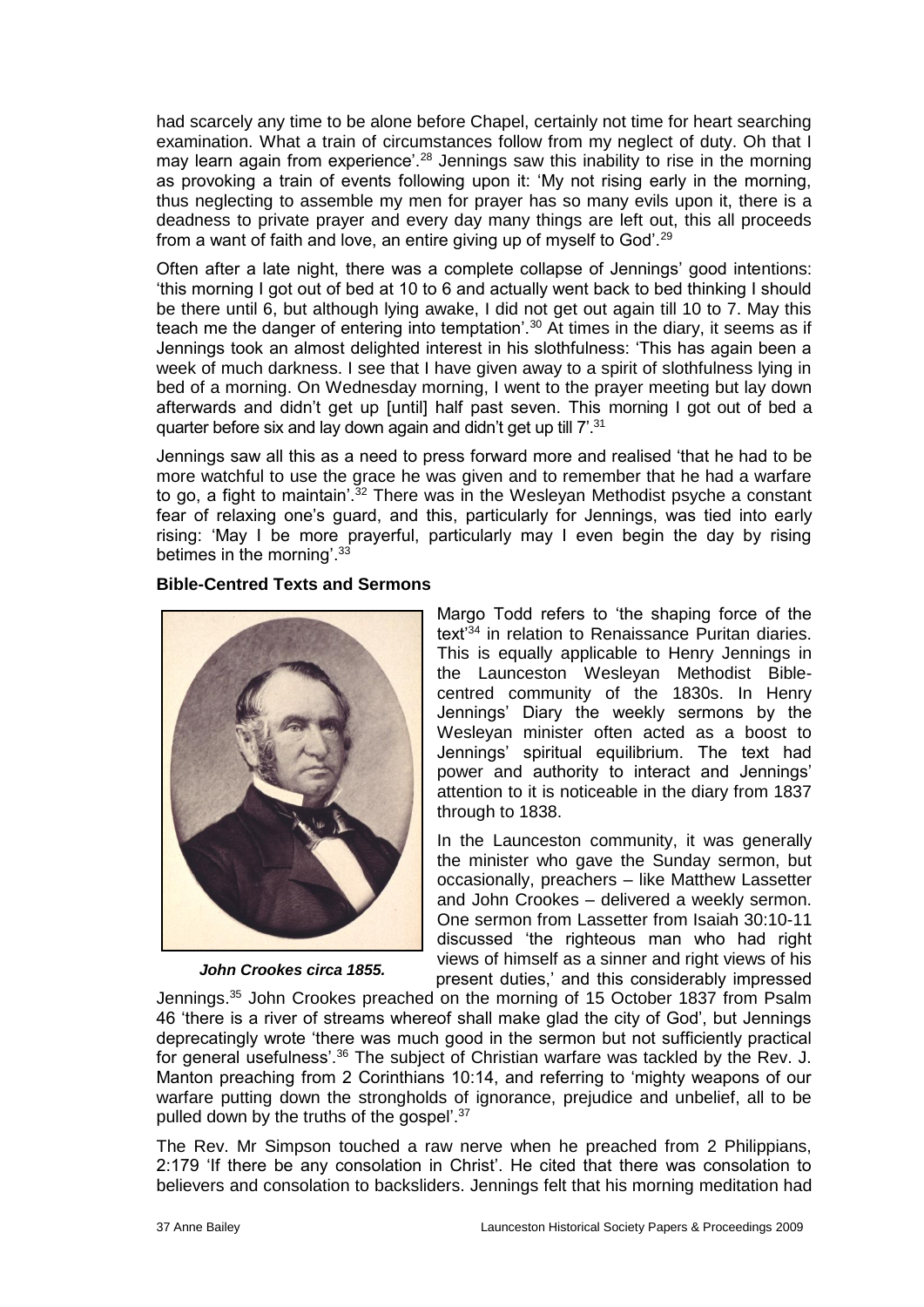prepared him for the sermon, but Simpson took it a step further when he enlarged on those who were suffering from worldly embarrassment, who could not go into the world without meeting, here and there, those to whom they were indebted; they were unable to act upon the precept, owe no man anything. Positively though, Simpson stressed that Christ sympathised with their feelings and Jennings wrote 'I felt much encouraged that Christ would bring me out of all my difficulties'.<sup>38</sup>

#### **Backsliding**

The repeated mention of backsliding shows that it was considered to be a very real entity by the Wesleyan Methodists. In 1838, there was a strong letter to the editor of *The Wesleyan Methodist Magazine* on backsliding. The writer, one John Wesley Barrett, elaborately detailed backsliders as those who had fallen from a state of grace into a sinful condition. Once they saw and felt the need for salvation and repented, they were made partakers through faith in God's renovating and justifying grace. The letter is highly emotive and refers to backsliders as 'cowardly, treacherous and foolish, twice dead and doubly damned, plucked up by the roots and fed to the fire. Backsliders were like a dog turned to his vomit and a sow that was washed in her wallowing in the mire'.<sup>39</sup>

In editing John Wesley's Journal, Elizabeth Jay noted that 'Wesley never minced his words, when he encountered backsliding in the various societies whose spiritual health he so carefully monitored'.<sup>40</sup> There were hymns in the Wesleyan hymn book of the day especially targeting backsliders. They were for 'Persons Convinced of Backsliding and for Backsliders Recovered'.<sup>41</sup> Often the ministers personalised the sermon, giving more impact to their message. The Rev. Mr Benjamin Hurst preached from Revelations and asked 'Have you the knowledge of your sins forgiven, be given to each heart'. Hurst pointed out that it was the knowledge of all to do so and to feel. Obviously uplifted, Jennings wrote 'May the Divine Blessing follow thy sermon'.<sup>42</sup> All the Wesleyan ministers visiting and otherwise seemed to preach with what Jennings referred to 'as an animated and forceful style'.<sup>43</sup> This was the popular style and the ministers taking part were Simpson, Manton, Orton, Butters, Hurst and Waterhouse. There was quite a sense of dependency and relish issuing from Jennings' Spiritual Diary about these Bible-centred sermons from which hopefully fruits would appear.

Simpson also had the effect of stirring up Jennings with his text from Jeremiah 'Leave us not'. One can see the influence of the sermon when Jennings realised 'that the great cause of God leaving us was neglecting to grow in grace. I know God has blessed me greatly with his promises, but I have not denied myself sufficiently or taken up my cross daily. I should be more watchful and prayerful'.<sup>44</sup> The culmination to this attention to the scriptural word for Jennings was when Simpson suggested that Gleadow, Oakden and Jennings should meet together for two and a half hours, once a week, for reading the Scriptures. The time of the meeting was to be five o'clock on Tuesday mornings.

#### **Care of Time**

Care of time was a cardinal precept for Wesleyan Methodists and Henry Jennings showed his concern for this in 1838: 'So does time hasten on another week, time steals away, but this is not the case with the Lord, to Him we have to give a strict account of that. Oh that I daily learn to watch more circumspectly'.<sup>45</sup>

Care of time had been an important precept in 1656 for Jeremy Taylor when he wrote his *Rule and Exercise of Holy Living*. It had been one of the instruments for serving a holy life. He wrote that 'the care of time was necessary to avoid the idleness that leads to temptation. A person could order his worldly employment to make room for devotional prayer'.46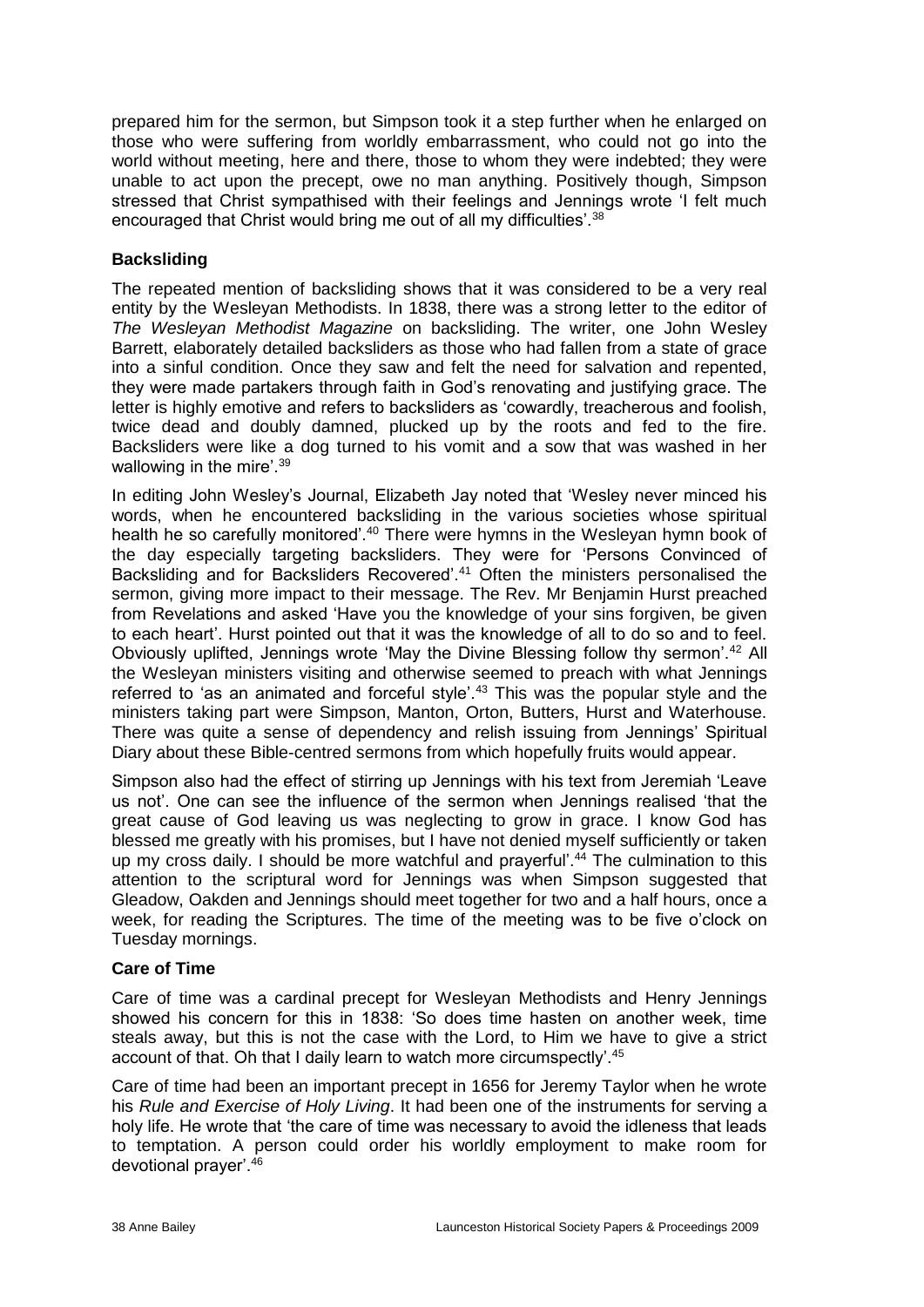# **Struggle with Egalitarianism**

Henry Jennings' Spiritual Diary provides an excellent insight into a small struggle with the egalitarianism in the Launceston Wesleyan Methodist Society. At the commencement of 1836, Henry Jennings wrote 'My chief objection is the very assembly and class. I do not like meetings in such intimate intercourse with those with whom I have no previous acquaintance<sup>7.47</sup> Then again late in August 1836, in what was judged to be a type of revival, where prayer meetings were held every night for one week from 7 to 10pm and members were taught to cry for pardon and found it, Henry Jennings wrote: 'before this I should have considered such meetings as some statement of the animal nature. But to bring out the spirits, I was constrained to acknowledge that it was no other than the work of God<sup>'.48</sup> It was difficult for Henry Jennings to cross the social divide and even more difficult for his wife Alicia. She was obliged to leave a Quarterly Meeting with her sister Sarah Pitcairn because she could not endure, as she said, 'the sight of a man who was led and in a fit, under conviction of mind, started screaming terribly'.<sup>49</sup> Ex-convict and Swing Rioter John Tongs had been exhorting at this particular meeting and as a contemporary John Glover Jnr remarked 'his sermons were rough and homely and possibly made a suitable impression on the less educated portion of the prisoner population'.<sup>50</sup>

Methodist exhortation emphasised the intermediary of grace. It emphasised that now was the right time to respond and that the people addressed were the specific ones God was calling – hence the screaming and crying out.<sup>51</sup> Tongs was an example of what Hempton calls 'Methodism thriving on the raw edge of excitement'.<sup>52</sup> Methodism could be a noisy movement and these excesses were hard for a gentleman such as Henry Jennings to absorb in the spirit of egalitarianism. This religious enthusiasm had been accepted in a limited fashion by John Wesley, who saw it as God working in the lives of humble people.

### **Temporal Concerns**

Henry Jennings' diary was written at a period in his life when his legal business was flourishing and Launceston was economically stable. Yet he was in debt owing mainly to his life-style and his overwhelming desire for more land. He was sliding into bankruptcy and the unique quality of his spiritual diary is that his business concerns were so paramount. Jennings was conscious of the fact that he was encumbered with too many things. He was aware of his worldly-mindedness and asked 'the Almighty to make my path clearer'.<sup>53</sup>

In this discussion of Jennings' temporal concerns, worldly-mindedness was a strong element in the topic. He admitted early in the diary that 'I am going backwards into the world and being anxious about riches'.<sup>54</sup> Anxiety about pecuniary matters pervaded Jennings' thinking, particularly during prayer and devotions, and references to his pecuniary worries compound from the end of 1836 into 1837. This anxiety is voiced under the guise of referring to increasing worldly cares, and he refers to his rashness in entering into numerous engagements which were now oppressing him.

Gradually the scenario unfolded within the diary of the deteriorating nature of his temporal affairs. The first tangible evidence was Jennings' entry in early January 1837: 'How I go on sinning with my eyes open. Under the plea that it would assist me in disposing of the property, I took more land into my possession from the seller, who had it under lease for three years and only on advantageous terms. Having it in my possession, I thought I should let it be, whilst having interest to pay, but this week I purchased some sheep to the value of £650. I did it without reflection and it has certainly occasioned me a great uneasiness this week'.<sup>55</sup> Instead of cutting back on his land investments, Jennings continued to buy more. He knew that he had to be, in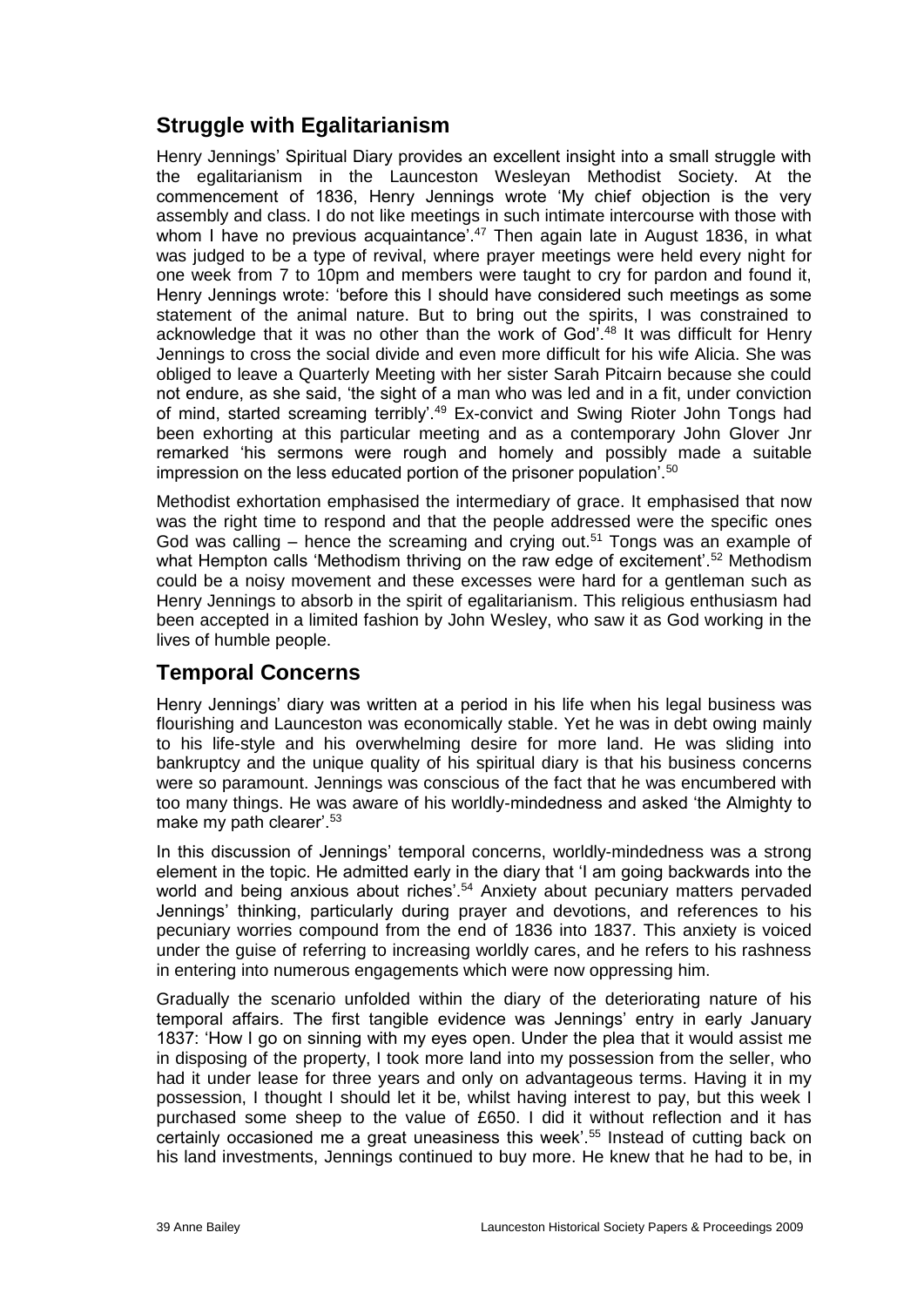the Wesleyan sense, more regular and diligent in business, but feared 'that he was confronting another snare, that of pursuing business for the sake of the world'.<sup>56</sup>

As the pressure mounted, Jennings confessed that 'I cannot keep my thoughts from the world … I am much afraid of worldly love but my business is increasing and I am much obliged to give closer application to it'.<sup>57</sup> Again at the end of April, the spirit of speculation surfaced with him writing 'this week I have endeavoured to purchase an estate and have been thinking of selling this cheaper in order to get another that will answer my purpose better … I have no business to buy another and this desire for another is a mere continuation of my old spirit of speculation'.<sup>58</sup> Additionally, Jennings confessed that he was missing his class and too ready to find excuses for it. The confession exactly patterned the cautions laid out to class leaders. The first signs of some realisation of his behaviour are evidenced at this time and there is a suggestion in the diary of selling his estate and certainly not buying another. The actual word *debt* now appears in the narrative and Jennings appealed to the Lord to 'Make open a way to me. Better increase my substance or show me my duty how I may retrench my expenses'.<sup>59</sup>

Jennings' worldly affairs were now taking up the greater part of the diary as the crisis loomed. Spiritual advancement had to take a back seat. Gradually, the true state of affairs was revealed over the last months of 1837. He had an overdrawn bill for £450 for sheep purchased in 1836 due on 5 October, and he was unable to meet it. The true realisation of his behaviour began to sink in, and he realised 'that in the past year, I have added to my engagements under the argument of getting clear from them by making more money. Love of the world and money has a deep hold on me'.<sup>60</sup>



*Henry Reed 1870.*

His entries then became conflicting, running the gamut of saying that he would have to give up everything for God and he was prepared, but not quite ready, to make the sacrifice. Typically, he wrote 'I am prepared to give up everything for the Lord, but is it the Lord's will that I should part with everything'. $61$  Prayers for his wife Alicia appear in the diary, drawing her into the responsibility of debt. The true state of Jennings' finances was recorded in December 1837 when he stated baldly that 'I have £22,000 worth of property with £17,000 to pay and scarcely any possibility of settling, it is a cumbrous load'.<sup>62</sup> His expenses for the house were £300 a year, and family and personal expenses were £750 with the profits of his business being £900 a year. The £17,000 debt was the halter around his neck. Jennings saw the situation as a just punishment for his greediness and he prayed that the Lord would deliver him. Bankruptcy was the event to be feared and rejected within Wesleyan Methodism. It was specifically stated in the rules relating to the

Society that 'to prevent scandal whenever a member becomes bankrupt the Superintendent should talk with him and if he has not kept fair accounts or that liabilities have been incurred without reasonable probability of meeting them, the member should be expelled immediately'.<sup>63</sup>

Henry Jennings needed Philip Oakden and Henry Reed as his mentors in the selffashioning process. A sense of deference to the opinions of these two men comes through strongly in the narrative, not just as financial advisers but also as spiritual ones. His relationship with John Gleadow, the other Launceston Wesleyan Methodist attorney, had more of a competitive edge to it. This is exemplified in Jennings' voiced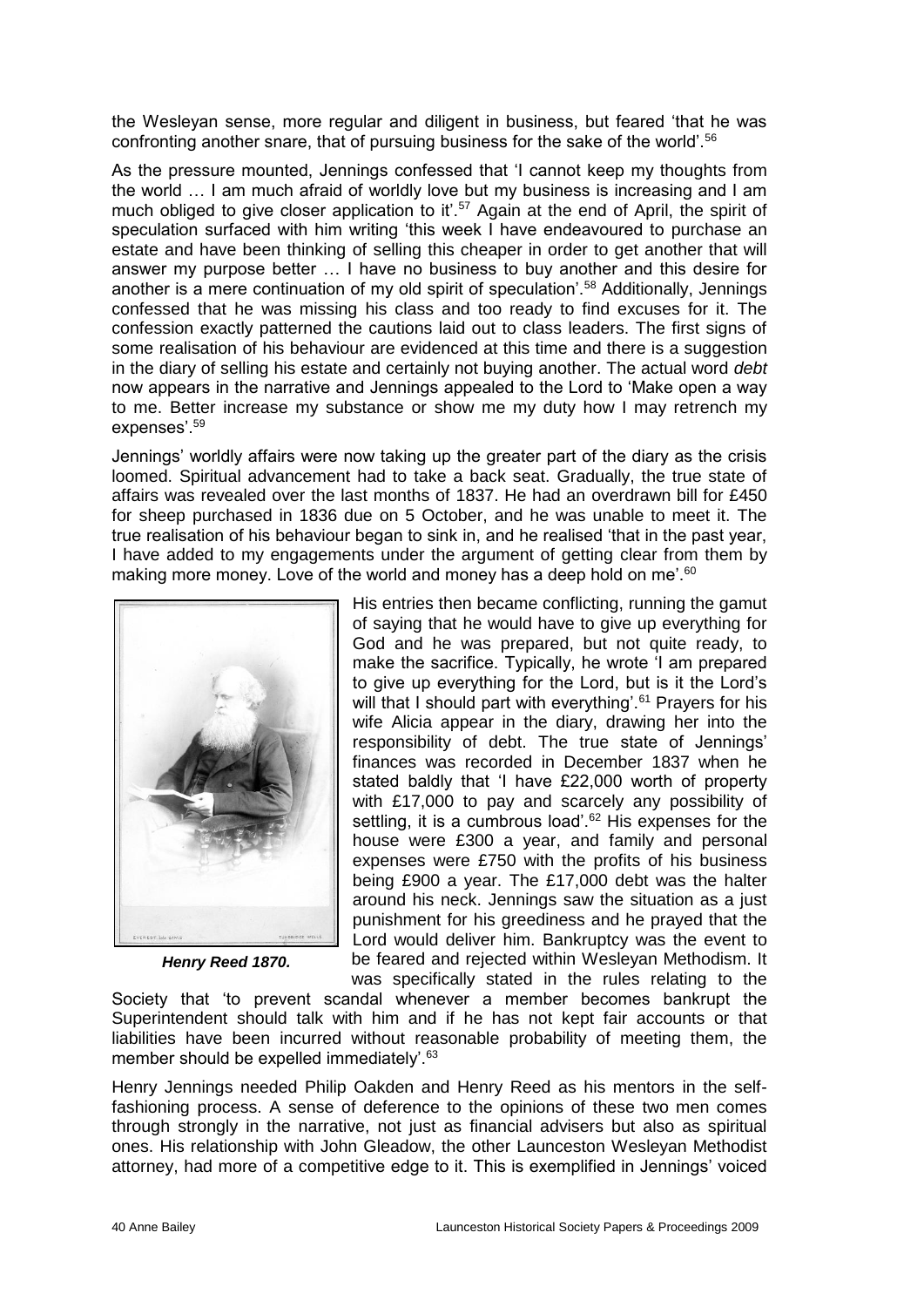envy when Gleadow was made a Class Leader before himself. He asked 'why was he called before me, he has been upwards of six months less a member than myself. I don't think I felt anything like jealousy but why have I been kept back, The state of my affairs would be a sufficient objection'.<sup>64</sup>

In the mentor role, Philip Oakden suggested to Jennings that he peruse the current book *Mammon* which was popular in Wesleyan Methodist circles. Jennings read it and felt 'more convinced of the importance of living life to myself of denying myself and doing more for the cause of God'.<sup>65</sup> Such a publication was designed to make Jennings re-evaluate his position. Oakden was aware of this and had provided a guide in the shape of *Mammon*.

Prior to his leaving on his trip to England in 1836, Philip Oakden, as mentor, had expressed a desire to meet in band with Jennings when he returned from his trip. On Oakden's return in April 1838, Jennings was overjoyed and poured into his diary 'Oh may he bring the blessing of God, prove a friend to me indeed both spiritually and temporally. My soul longs to have someone to pour its cares and doubts into and I cannot but pray that he may be the instrument chosen by God'.<sup>66</sup> The select nature of band meetings involved a plan of individuals meeting in groups of three or four people who were living for God alone and practising self-denial, involving total abstinence from worldly pleasures. However, an article in *The Wesleyan Methodist Magazine* for November 1836 underlined the value of band meetings: 'we reap a double advantage over these men who merely keep a diary, for by relating of its results, we hear the conferences of our brethren and receive cautions and encouragements as our case requires and as their love suggests'.<sup>67</sup> The band meeting was a more intimate and consoling extension of the spiritual diary. For Jennings, it was a coup to meet in band with Oakden, who had returned from England as a director of the newly-established Union Bank of Australia and who could possibly solve Jennings' spiritual and temporal problems.

At this period Jennings seemed to decide 'that in order to work out his spiritual predicament all he had to do was walk by faith in God and that faith would advance him and teach him to forsake all and follow him'.<sup>68</sup> The other person to meet in band with Oakden and Jennings was John W Gleadow, but Gleadow never assumed the same mentoring role as Henry Reed in relationship to Jennings. From early 1838, Reed seems to have adopted the role of reproving class leader to Jennings. Reed adopted the position advocated in the *Class Book Containing Directions for Class Leaders* where it was advised that 'reproof and admonitions are part of your office. Should any of those who meet with you be overtaken by a fault, the evil should clearly be pointed out to him and reproof given with tenderness or sharpness, according to the fault. Members must be watched over with a Godly jealousy'.<sup>69</sup> Reed commenced the reproofs in February 1838 when he spent the evening at Jennings' home and informed him 'how wrong he had been in going to Lady Franklin's evening party'.<sup>70</sup> Jennings felt that he had gone to the party as a necessary compliment to Lady Franklin, but then realised that 'he had been conforming to the world and mixing in trifling conversations, and that he should confess his sin and find forgiveness'.<sup>71</sup> This was the repressive grip of Wesleyan Methodism. Its rules forbade unprofitable conversation, lightness and social entertainment, diversions, recreation and worldly company. Jennings' social position was being compromised by the requirements of the Wesleyan Methodists.

Henry Reed enjoyed his role as reprover and admonisher. A clearer insight into his repressive behaviour comes through correspondence to Philip and Georgiana Oakden in 1842 from England. Reed's wife Maria complained bitterly that 'we are in Halifax and do not like it, because we have no friends. Mr Reed refuses to visit worldly people and the only pious people we know are the tradesmen, with whom we do not care to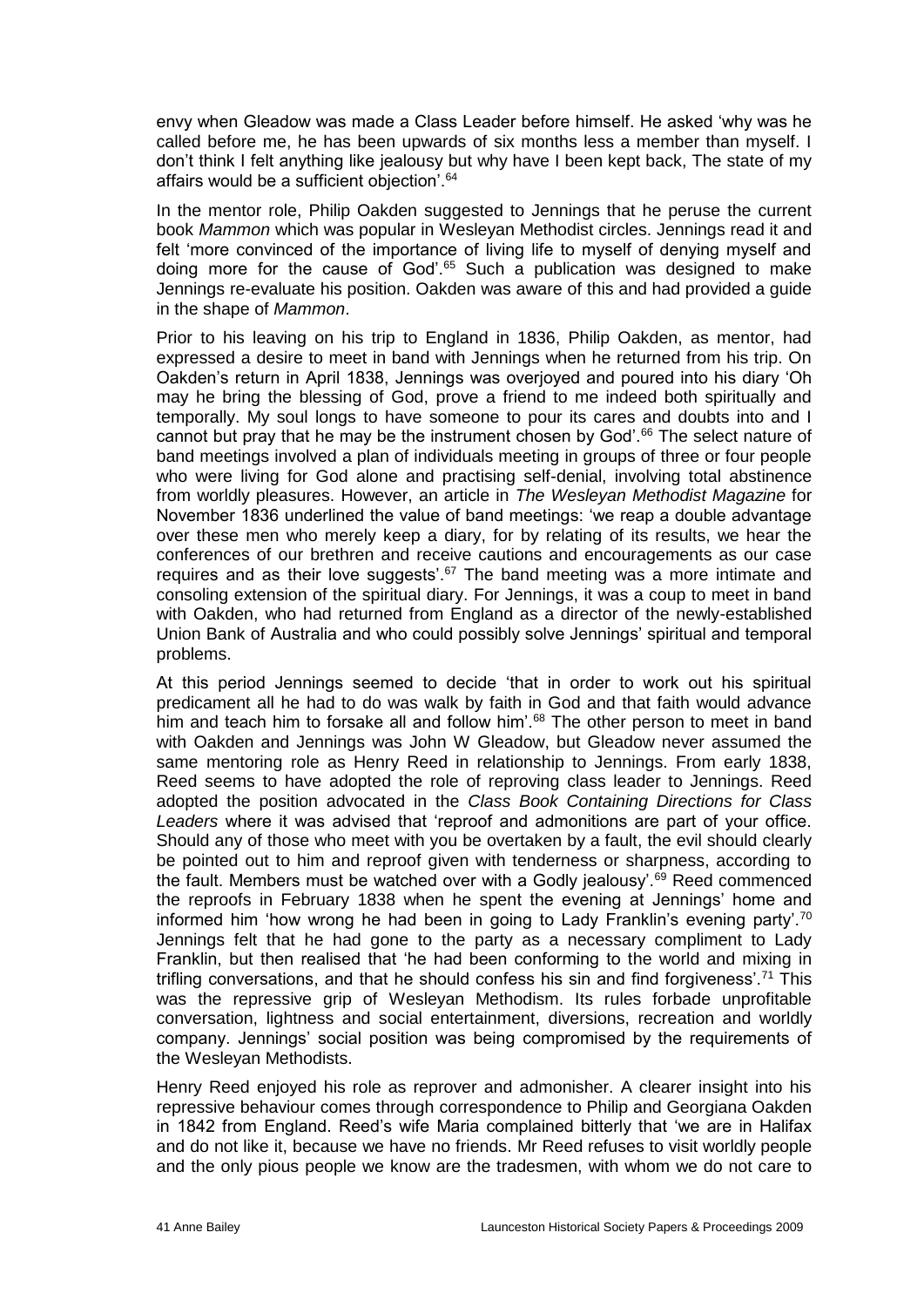associate'.<sup>72</sup> This was one of the aspects of Reed's complex character and the question has to be asked was Reed the type of man who accepted the demands of Wesleyan Methodism more wholeheartedly than others? Reed needs to be compared with Edmund Morgan's assessment of the Puritan Michael Wigglesworth, whose 'sense of guilt to pleasures, even his minding of other people's business were not the anomalies of a diseased mind, but simply the qualities demanded of a good Puritan'.<sup>73</sup>

The claustrophobic nature of the band meeting meant that Jennings' band mates were privy to his financial problems and the general lack of privacy in the Wesleyan Methodist Society meant that Jennings' financial woes were exposed. Directives began to flow from Reed and Oakden towards Jennings. On 13 May 1838, Reed pointed out that 'Henry had to make a material reduction in his yearly expenditure and part with his present residence. It was his duty to do so at any sacrifice'.<sup>74</sup> Jennings realised that 'I must do something, may the Lord advise me to what that something should be'.<sup>75</sup> Oakden's reproof took a more practical turn and he went to Hobart Town to settle the sale of Henry's land in the Brighton area.

Henry Jennings made efforts to economise in his large establishment and Alicia Jennings was cooperative, but could not see the need for the extent of the economies. Arrangements were made to relinquish the expense of the gardener and several other expenses, possibly including governess, Miss Cowie.<sup>76</sup> The Rev. Joseph Orton quoted to Jennings the case of Ferguson, a member of the Wesleyan Methodists, who had been in pecuniary embarrassment and had come over from Hobart to be a clerk at the Commercial Bank branch. Out of a small salary, he saved sufficient to pay off his debts and had lived on ten shillings a week. These salutary tales had some effect on Jennings, who was 'led to a deeper understanding of my expenditure and what I am to do.'<sup>77</sup> Further reprimands came from Oakden who spoke to Jennings during the week of 30 September 1838 and told him 'that the world and Mr Sherwin were talking about his mode of living; that it was too expensive for his special circumstances'.<sup>78</sup>

With the Wesleyan net closing in, Reed called on Jennings a few weeks later and advised that 'it was absolutely necessary that Jennings should sell the house in which he was living at any sacrifice and he, Oakden and John Gleadow would discuss the general arrangement of his affairs'.<sup>79</sup> There was more at stake than Jennings' soul and reputation. The reputation of the whole Launceston Wesleyan Methodist Society was in jeopardy, and it could not afford the bankruptcy of such a prominent figure. Decisions were made to sell the family home and land adjoining with other convertible property in Launceston and Hobart, in order to discharge the mortgage on the family residence. However, procrastination was still evident in Jennings' entries which showed a reluctance to take the final steps: 'I have for some time felt the necessity of a more complete giving of myself to the Lord, although we may not, like the Apostles, be called to a literal forsaking of all'.<sup>80</sup> On the actual sale day of his residence, no bids were received but some lots of ground sold for £430. The same situation occurred in the Hobart Town sale – no buyers attended the sale. Reed accompanied Jennings to the sale and spent his time in stirring up believers by preaching in the streets of Hobart; at the same time Jennings wrote 'I could scarcely open my mouth for God'.<sup>81</sup>

The only tangible remark to gain a further understanding of Jennings' financial affairs was made at the beginning of 1839. Jennings felt 'a comparative calm in my worldly affairs and I fear I am resting too much on that'.<sup>82</sup> There was no mention of what was sold and what was not. Examination of Jennings' Land Memorial Index in the Registry of Deeds, Hobart, reveal that from the period October 1838, there were seven land sale transactions in the succeeding eight months. Four of these sales were to friends or relatives – Henry Reed, Isaac Sherwin, Edward Dumaresq and W Gellibrand, the last two a brother-in-law and a cousin. There was also one purchase by Jennings. Four land purchases were noted in November 1838, but these would have been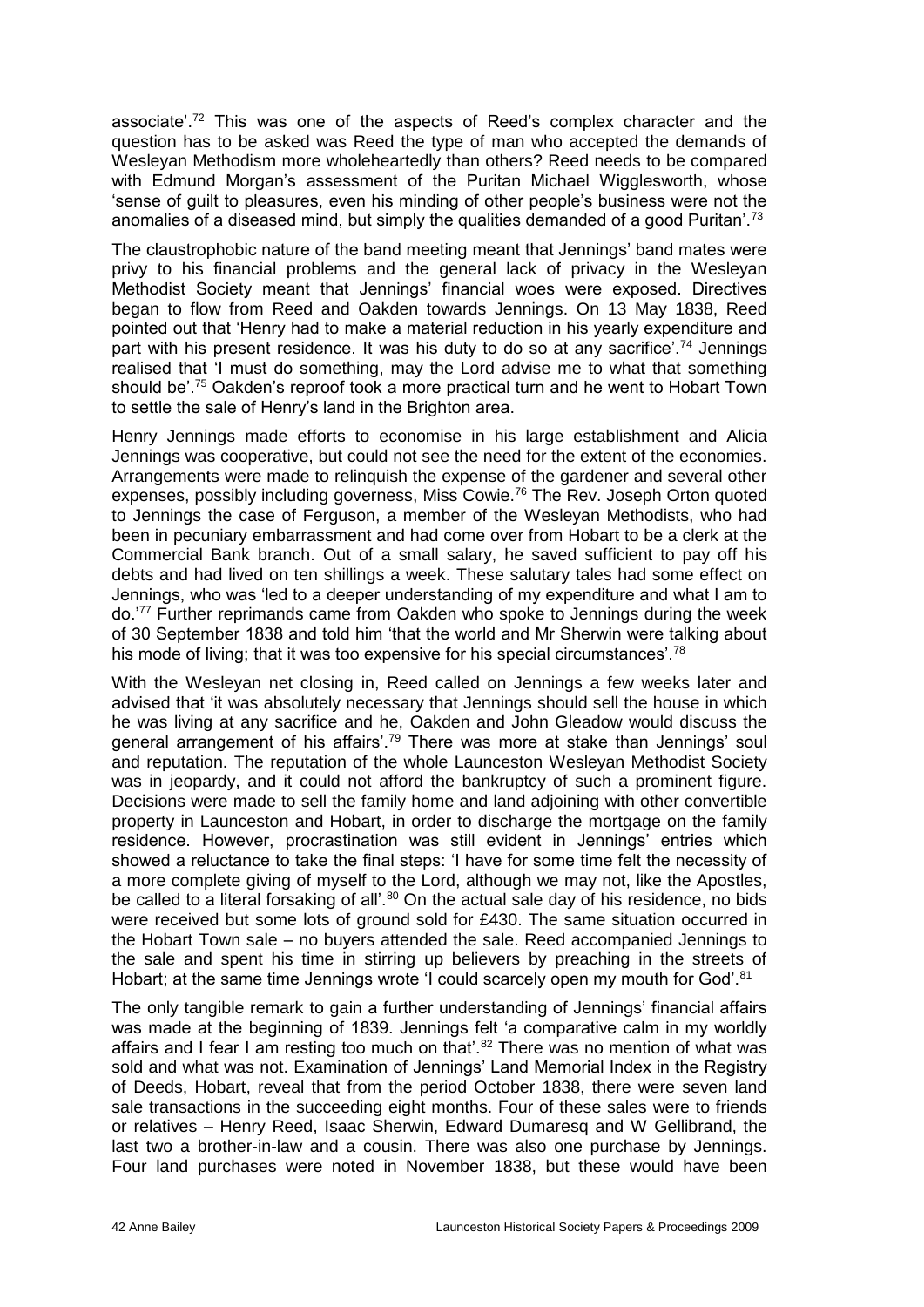delayed purchases coming through the Land Titles system and purchased before the crisis selling up period of October 1838.

With the threat of bankruptcy lifted and life on a more even financial keel, Jennings' diary appeared to lose its dynamic. The dialogue about temporal worries had been all consuming and all that was left in 1839 were the well-worn formulae of slothfulness, late rising, gluttony etc. though there was an oblique reference to feeling at peace because of no trying worldly circumstances. The serpent of covetousness reared its head in September when Henry was accused by Sinclair of charging too much in connection with the 'Cleggan Estate' and George Hobler protested against charges for procuring a loan of £5,000. Jennings agreed that he was showing an unbecoming love of money and wrote in the diary 'May I humble myself before God and seek forgiveness for what I have done<sup>'.83</sup> Recognition of his own weakness showed up when he identified with St Paul: 'I delight in the law of God, but I find another law in my members, warring against the law and bringing me into the captivity of sin in my members'.<sup>84</sup>

# **Proselytising**

It is fitting to conclude with a look at the proselytising aspect of Henry Jennings and its impact on various threads of contemporary Van Diemen's Land Society, his assigned convicts and his relations, in-laws and social circle. Jennings had some assigned servants and these he referred to in a proprietorial tone as *my men*. He felt a strong duty to bring them to some sort of conversion experience and to this end he applied himself spasmodically. His program included assembly for morning prayers and evening prayers and often an individual man would pretend to be in the service of God, only to relapse. One such incident Henry detailed thus: 'I have been much pained this last week, because one of my men whose change I believed to have been sincere, appeared to be giving away to the temptation of drinking and cursing and had come to the resolution not to abstain at all. I got my friend Reed to speak to him and convince him of his folly, and he obtained a promise from him that he would attend a prayer meeting. He has since regularly attended the means of grace and I trust the incident will be blessed to others of the household'.<sup>85</sup>

This situation fell apart at the New Year in 1837, when the assigned men took the Monday holiday with Jennings' approval. Jennings sadly discovered that 'The one whom I made overseer, who understood all the principles of religion, was the one who led them in the mischief of drunkenness and rioting'.<sup>86</sup> Resultantly, the overseer received fifty lashes and six months in a road party and another man who had not done anything before got fifty lashes. This disheartened Jennings who saw the only remedy as being led in the ways of religion and regretted not having had more prayers in the morning. He was blind to the harshness of the punishment system and equally blind to the fact that the convicts' culturally acceptable and easy mode of relaxation was drunkenness. He accepted the system and utilised it, but had little or no understanding or compassion for the men within it.

Jennings preached at the Penitentiary and Convict Hospital in Launceston and distributed tracts, but did not feel comfortable. He lacked the ebullience and bravura of Henry Reed. His wife Alicia held Bible classes for the female servants' spiritual welfare. In his diary he confessed that 'I find religious conversation hard to introduce'.<sup>87</sup> There is a noticeable contrast with George Palmer Ball's men at 'Mountford', Longford, and Jennings' men. Ball presented the picture of the stable Wesleyan Methodist and Jennings' diary recorded 'the cementing of a Christian friendship with him, a man whose mind is fully devoted to the word of God'. $88$  This was exemplified by the fact that nearly all Ball's men had made a profession of religion. This was in sharp contrast to Jennings' men whom he described as 'having a decided distaste for family prayer and seldom came to the evening prayers'.<sup>89</sup> In a sense,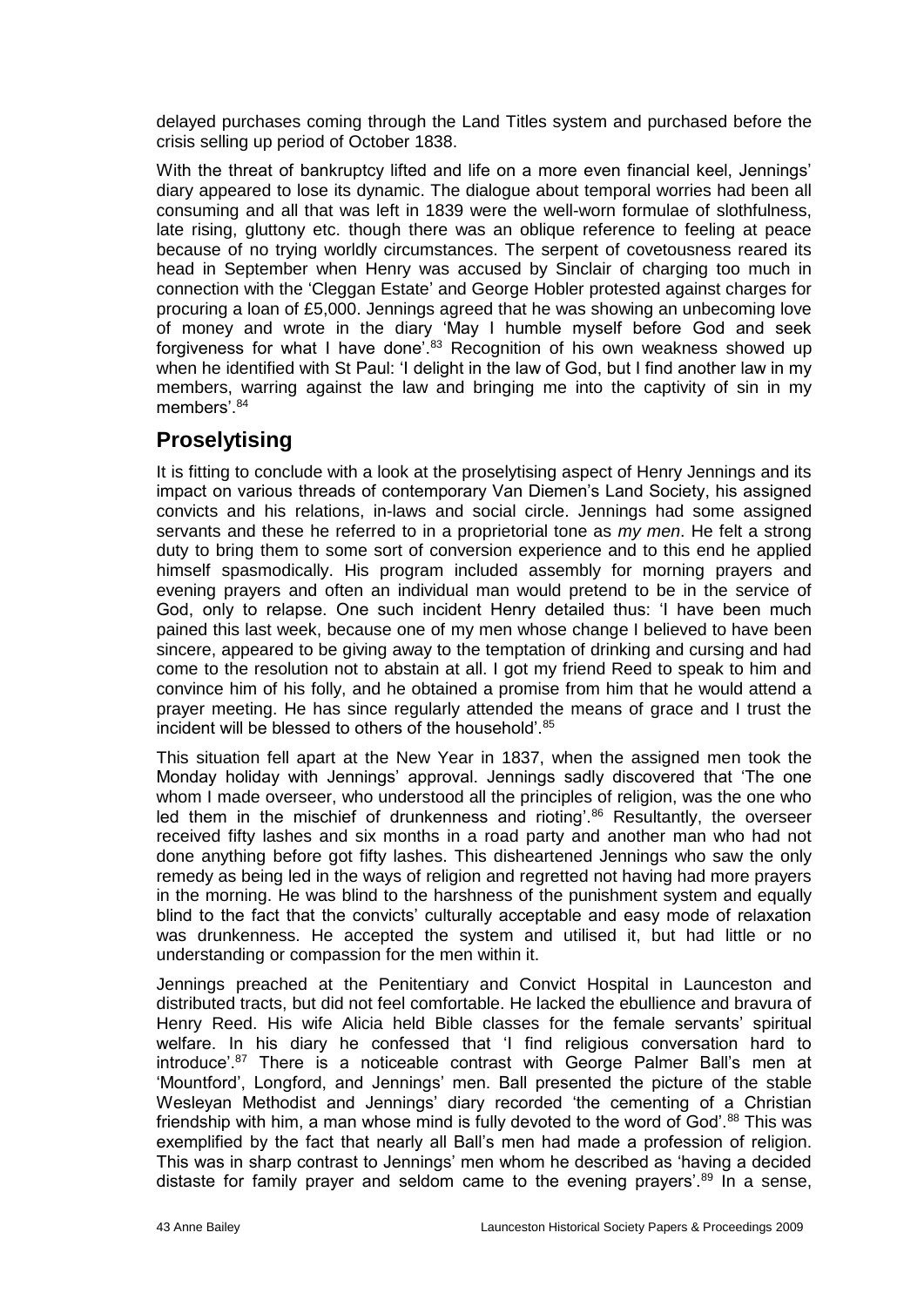Jennings' social framework was at odds with Wesleyan Methodism. He had come from a strongly religious upright family and with a large element of social prominence through his relations to the Gellibrands and intermarriage with the Russells. His wife Alicia's family, the Legges, were intermarried with the socially prominent Pitcairns, Dumaresqs, Franks and Grays.<sup>90</sup> Jennings and his brother Joseph Gellibrand Jennings had doubts about their sister Sophia's marriage to Philip Russell.<sup>91</sup> They wondered if they should sanction the marriage by being present at it. The Russell family's piety and seriousness were in doubt, and the doubts of the Jennings' family were confirmed when they met them. Jennings' proselytising took the shape of an admonishing letter on service to God and a two-page poem entitled 'Young Married Christians'.

The separateness from worldly people which Wesleyan Methodism advocated is very evident in the diary and it often seemed to impinge on normal social intercourse. Henry Jennings looked for spiritual improvement in social intercourse with his in-laws the Grays and Eliza Franks. He found it with the Grays and said that his sister-in-law, Eliza Franks, 'was under serious consideration and looking to him for guidance and instruction'. $92$  His opinion of his own family in Hobart was 'that there was too much conformity to the world and my sisters are in danger of being led away. Their consciences will not allow them to neglect the form of religion, but they are in great danger of being satisfied with that and not walking with God'.<sup>93</sup> Jennings, with his brother Joseph Gellibrand Jennings, hoped to unite their combined efforts as a means of bringing the family to be of one mind. One of Jennings' sisters-in-law, Sarah Pitcairn, was sympathetic to religion.<sup>94</sup> Henry Jennings happily noted that she was 'giving up her mind to religion, but she is indulging in a strong prejudice against Methodists, which is a hindrance, but that is how I felt before I joined them'.<sup>95</sup> By June, however, her prejudices were strengthening against the Methodists.

This was an example of the social prejudice against the Wesleyan Methodists, particularly in establishment circles. They were not completely socially acceptable and Jennings had in a sense crossed a social divide with Gleadow, Oakden, Reed, Sherwin, Palmer Ball and Bartley whilst still retaining their unique status in Launceston. Robert Pitcairn and his wife, who were frequent visitors to the Jennings, were equally resistant to Jennings' proselytising. Henry saw him as 'a man of high standing in the community without entering into the spirituality of religion. Pitcairn asked if it were really necessary to make such a fuss about religion and should not the life of a Christian be quiet reticence'.<sup>96</sup> Quiet reticence was not the Wesleyan Methodist way and Jennings confessed to his diary about Robert Pitcairn, 'I would like to say to him you are heartily welcome but our ideas are very different. You must not expect much of my company'. 97

Occasionally, Jennings' proselytising bore fruit as when he visited Mrs and Miss Aitken.<sup>98</sup> He felt that 'Miss Aitken was willing to admit she wanted a little more religion but was wholly blind to the heights and depths'.<sup>99</sup> Clearly Jennings' efforts were to bear small fruit with the people of his own social class. The Wesleyan intrusive manner of conversion was not destined to appeal to that stratum in society. Where it was destined to succeed and where it always succeeded was in death bed conversions and reinforcement of pious conversion. Proselytising succeeded in the case of imminent death as with a client of Henry Jennings, Mr E H Thomas, who called for his services to make a will. This was an ideal opportunity for a Wesleyan Methodist to inquire about the state of mind and soul of a dying person. Within Wesleyan Methodism, 'Holy Dying' was an important ritual. The good death was to be thankful, faithful and indeed almost celebratory and triumphant. The doctrine of perfection suggested that the death bed was to be a sanctified place. For those within Wesleyan Methodism who had the conversion or new birth experience and supreme assurance of personal salvation, it was important to monitor their death experience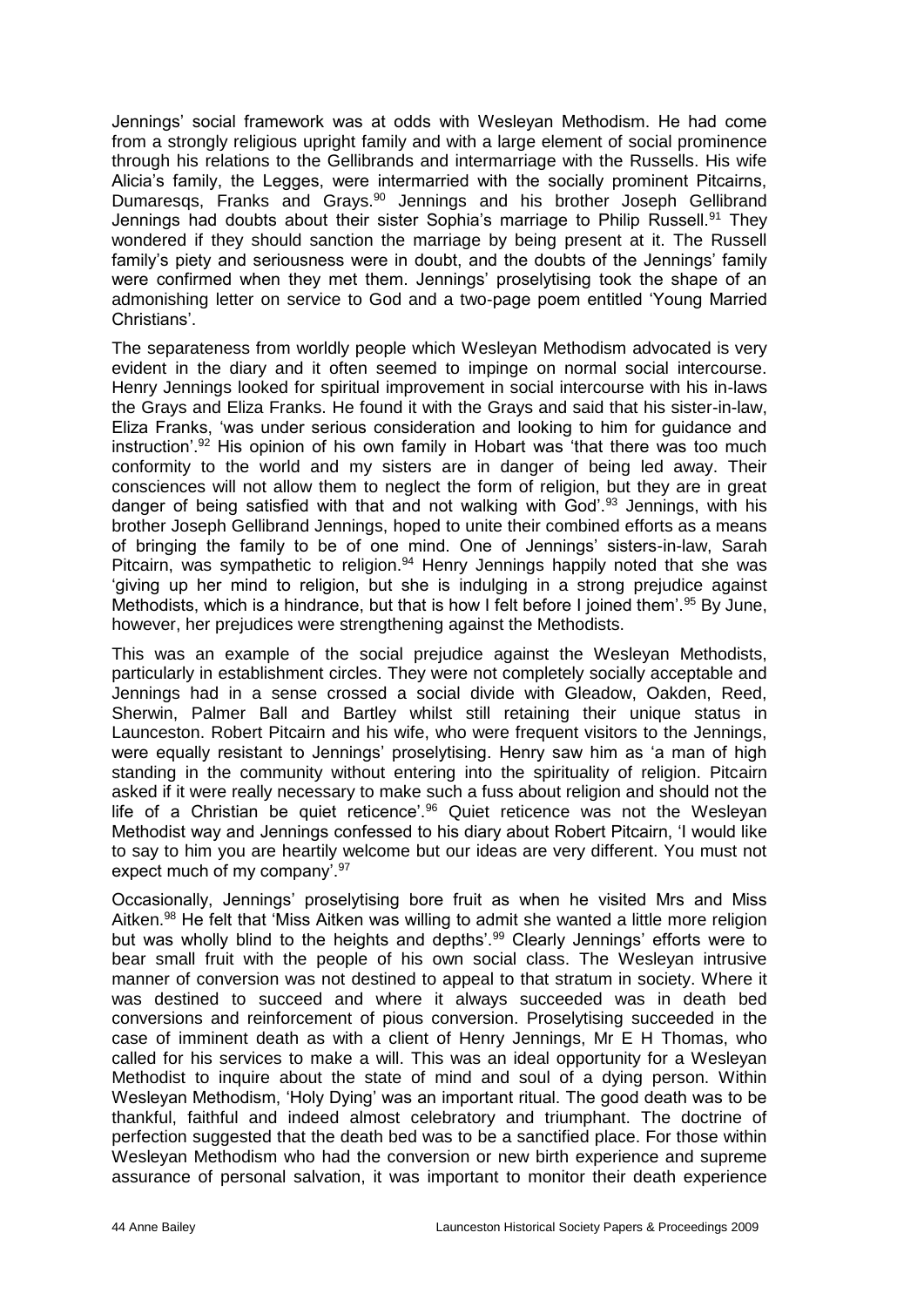and be convinced that they had definitely been saved. The Wesleyans' own particular doctrine of assurance needed some drama on the death bed.

Often the reports of the death bed scenes had embellishments to perfect the tableau'.<sup>100</sup> *The Methodist Magazine,* which commenced in 1798, carried on the traditional obituaries, including the death bed scene of the dying one. One popular phrase for the dying was 'All is well, all is well'. John Wesley's own last words were 'the best of all, God is with us'<sup>101</sup> and Henry Reed's reported last words were 'Precious Jesus, sweet peace'.<sup>102</sup> When the dying John Gleadow used the phrase 'two things are pillars of strength to my soul at this solemn time – the fatherhood of God and the sympathy of Christ. All is well, all is well'.<sup>103</sup>

John Crookes died in 1870. His 'Holy Dying' utterances, as reported by the Rev. John Harcourt (son-in-law of the Rev. Nathaniel Turner), consisted of repeating two lines of the second verse of Toplady's hymn, Rock of Ages, and his final words were 'He is precious'*.* <sup>104</sup> In 1843 the Launceston Wesleyan Sunday School reported with a certain amount of relish the dying utterances of some of the children in the Sunday School, saying that several children gave 'delightful evidence of the practical application of the gospel truths'.<sup>105</sup> One little girl dying from burns called out 'Messenger of life, I shall soon be in heaven'.<sup>106</sup> Another child dying of scarlet fever cried out 'Hallelujah, Hallelujah, they are coming'.<sup>107</sup>

According to Schneider 'it was common for preachers, class leaders, family or friends to enquire into the spiritual condition of the dying one'. <sup>108</sup> Often the dying one gave testimony in return and the testimony was repeatedly prompted down to the last minutes. Happy or joyful signs from the dying one often took the form of clapped hands, hand waving in token victory or in extremis, a crooked finger; there were also often cries and shouts using the word 'Victory'. With this framework in mind and also the understanding that the Launceston Methodists, from their inception, had been exposed to copies of *The Wesleyan Methodist Magazine* and the prominent articles on holy death, it is relevant to view Henry Jennings' experience.

Jennings spoke to Mr Thomas, who was dying of rapid consumption, about his state of mind and Thomas confessed to much drunkenness and he said he was resigned to the will of God. Henry disagreed, and his response was 'Man is depraved and must be born again, but Mr Thomas did not seem to enter into the subject'.<sup>109</sup> The next day Jennings brought Henry Reed as reinforcement and Reed spoke to Thomas and prayed with him, but Thomas was too weak and depressed to say much. Miraculously in the night, Thomas appeared to have been visited by some sense of God and had a feeling of peace and joy, and was anxious to tell Jennings of his experience. Reed, Jennings and the Rev. Simpson were all convinced that it was the work of God, a type of conversion experience, and when Thomas died a few days later, Jennings recorded that 'Mr Thomas died today at 5.30am. He did not speak after 12.30 the night before, but went off calmly and peacefully his faith unshaken to the last'.<sup>110</sup>

Henry Jennings' Diary ends in December 1839 on an inconclusive note. Webster sees this as the norm noting that 'the lack of closure was a condition for the truly godly life, the authentically godly are in a sense always in a state of becoming'.<sup>111</sup> This opinion supports an understanding that the diary was only a portion of Jennings' spiritual journey.

What the spiritual diary has uncovered is the insecurity and turmoil in the psyche of the Wesleyan Methodist economic man of the period. The insecurity and turmoil particularly related to business affairs, and in Henry Jennings' case, his weakness for land purchases and worldly values. One can detect here the direct thread emanating from John Wesley, the injunctions to Stewardship of Wealth and the injunctions against risky financial schemes.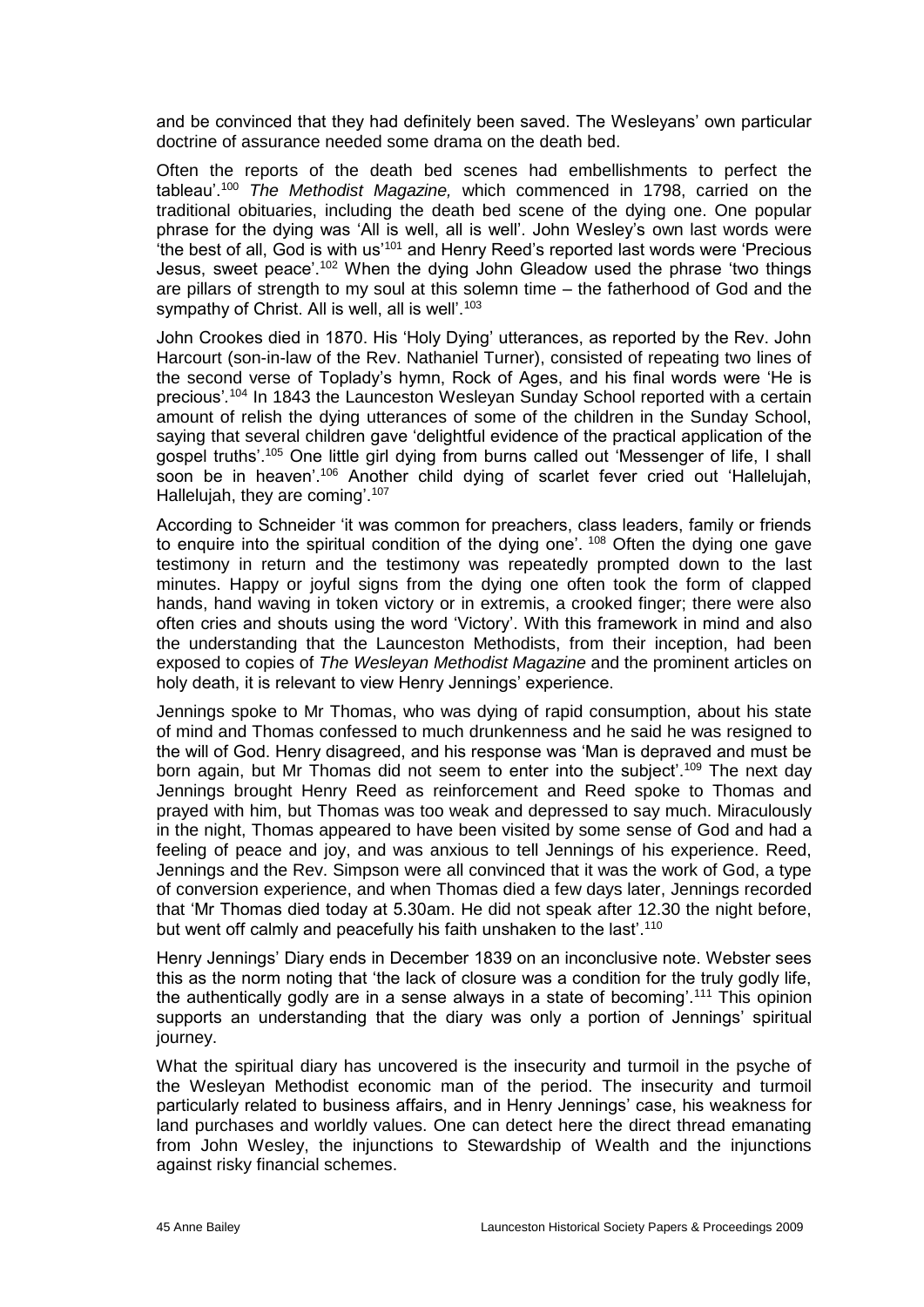This lecture was delivered by Dr Stefan Petrow at the Annual Symposium.

- <sup>8</sup> *Cornwall Chronicle*, 7 November 1835.
- <sup>9</sup> *Cornwall Chronicle*, 4 February 1837.
- <sup>10</sup> *Cornwall Chronicle*, 4 February 1837.
- <sup>11</sup> Diary of Eliza Pettingell, 1821 1824, Jennings Family Papers, MS9432, SLV.

12 Diary of Eliza Pettingell.

<sup>13</sup> Alicia Jennings' spiritual diary of this period is not extant; only a nine months' Journal, from January 1856 to September 1856, in Melbourne when she had rejoined the Anglican Church. The Journal gives mainly social comment.

<sup>14</sup> Henry Jennings' Spiritual Diary, Jennings Family Papers, 10 June 1838, MS9432, SLV.

<sup>15</sup> Jennings, Diary, 3 January 1836.

<sup>16</sup> This Census was the first complete Census in Van Diemen's Land; any previous notation was incomplete.

<sup>17</sup> *Statistics of Van Diemen's Land: 1842-*1844, Australian Bureau of Statistics, 1989, reprint of *Statistics of Van Diemen's Land: 1842-*1844, Hobart, 1845, La Trobe Library, SLV.

<sup>18</sup> Mr Beazley made an offer of marriage to Henry Jennings' sister Sarah Jennings, Diary, 1 October 1837.

<sup>19</sup> Church of Christ Assembly, The Independent Chapel, Hobart Town, 9 June 1834, TAHO, NS 477/1.

<sup>20</sup> Henry Jennings' sister Sophia married Philip Russell of the Clyde Company.

<sup>21</sup> Arthur Ponsonby, *English Diaries*, London, 1923, p. 16.

<sup>22</sup> Valentine, *Mirror of the Soul,* p. 20.

<sup>23</sup> Jennings, Diary, 13 June 1837.

<sup>24</sup> Jennings, Diary, 11 March 1838.

<sup>25</sup> Jennings, Diary, 27 October 1839.

<sup>26</sup> John Wesley, *The Danger of Riches*, *The Works of John Wesley, Bicentennial Edition* 

Nashville, 1984, vol. vii. p. 13.

<sup>27</sup> In having 5.00am prayer meetings Launceston Wesleyan Methodists were adhering strictly to grass roots Wesleyan Methodism.

<sup>28</sup> Jennings, Diary, 1 January 1837.

- <sup>29</sup> Jennings, Diary, 20 May 1838.
- <sup>30</sup> Jennings, Diary, 12 August 1838.
- <sup>31</sup> Jennings, Diary, 9 June 1839.
- <sup>32</sup> Jennings, Diary, 7 July 1839.
- <sup>33</sup> Jennings, Diary, 14 July 1839.

<sup>-</sup><sup>1</sup> There were no other spiritual diaries extant for any of the Launceston Wesleyan Methodists. Some of Walter Powell's journal/diary is detailed in Benjamin Gregory's *A Thorough Business Man: Memoirs of Walter Powell,* London, 1871, and some of Henry Reed's meditations are available in Margaret Reed's *Henry Reed, an Eventful Life Devoted to God and Man, by his Widow with a Preface by General Booth*, London, 1906. A good percentage of Philip Oakden's personal papers were destroyed by a descendant circa 1970. (Anne and Robin Bailey, *An Early Tasmanian Story with the Oakdens, Cowies, Parramores, Tullochs and Hoggs,* Melbourne, 2004, p. 13); some letters still extant between Philip Oakden and Henry Reed reveal the depth and sincerity of their inner life.

<sup>2</sup> Tom Webster, 'Writing to Redundancy: Approaches to Spiritual Journals and Early Modern Spirituality', *The Historical Journal*, vol. 39, no. 1, 1996, p. 45, citing Isaac Ambrose, *Prima, Media and Ultima,* p. 117.

<sup>3</sup> Webster, 'Writing to Redundancy', p. 36.

<sup>4</sup> Margo Todd, 'Puritan Self Fashioning: The Diary of Samuel Ward', *Journal of British Studies*, vol. 31, 1992, p. 257.

<sup>5</sup> *The Arminian Magazine* (1798), pp. 117-21, 168-72, as cited by S R Valentine, *The Mirror of the Soul: Diary of an Early Methodist Preacher, John Bennet, 1714-1754*, Peterborough, 2002, p. 1.

<sup>6</sup> Valentine, *Mirror of the Soul,* p. 1.

<sup>7</sup> *Launceston Examiner*, 25 January 1838.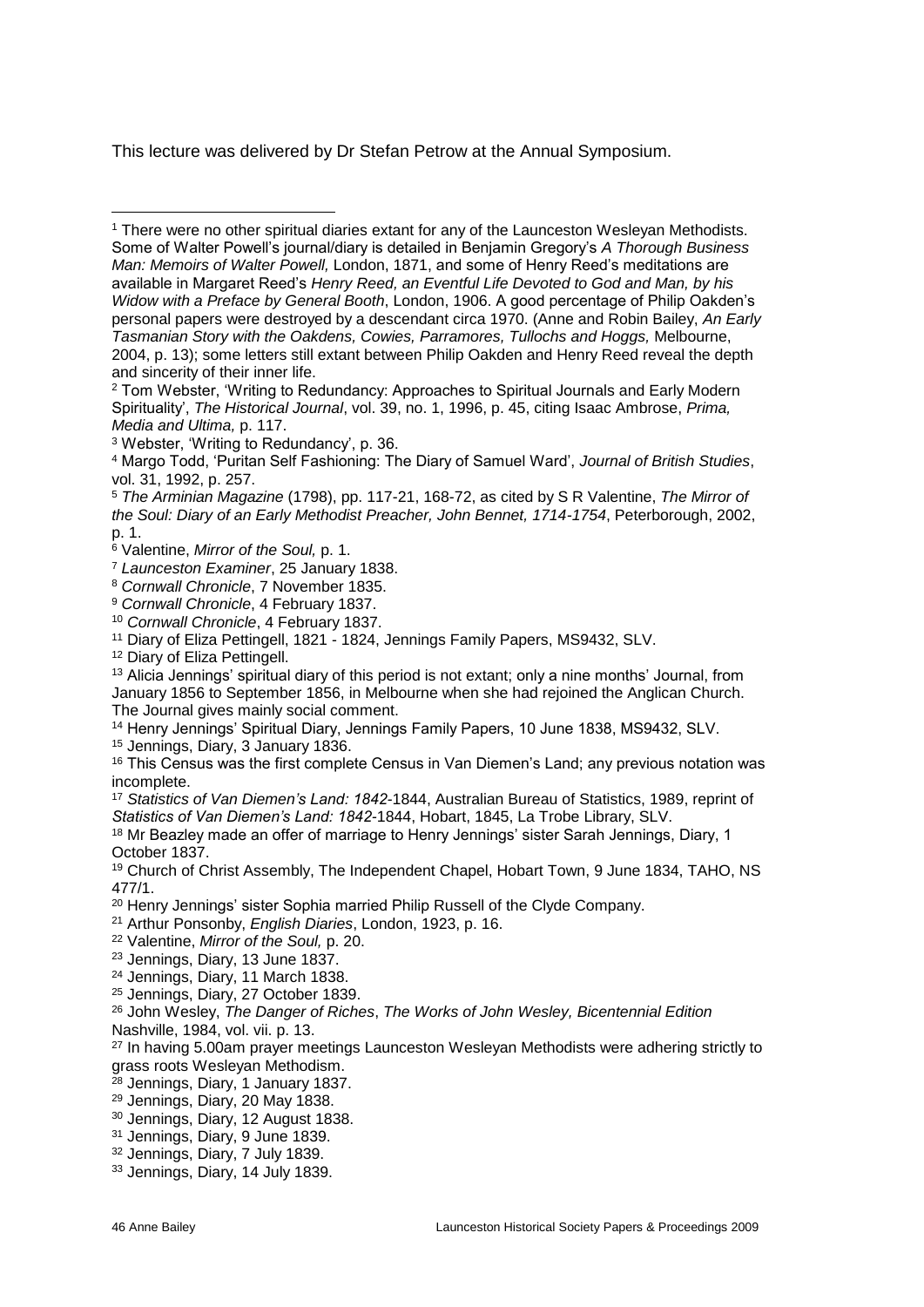- Jennings, Diary, 24 July 1837.
- Jennings, Diary, 15 October 1837.
- Jennings, Diary, 30 July 1837.
- Jennings, Diary, 3 December 1837.

<sup>39</sup> John Wesley Barrett, *The Wesleyan Methodist Magazine*, May 1838, vol. xvii of 3<sup>rd</sup> series, Letter on Backsliding, pp. 354-5.

Elizabeth Jay (ed.), *The Journal of John Wesley,* Oxford, 1987, p. xiii.

Rev. John Wesley, *A Collection of Hymns for the use of the People called Methodists,*

London, 1779 and 1876, Hymns 168 and 182.

Jennings, Diary, 29 July 1838.

Jennings, Diary, 2 September 1838.

- Jennings, Diary, 16 June 1839.
- Jennings, Diary, 9 December 1838.
- Jeremy Taylor, edited by P G Stanwood, *Holy Living and Holy Dying*, *Vol. 1,* Oxford University Press, 1989, *p. xi.*
- Jennings, Diary, 3 January 1836.
- Jennings, Diary, 28 August 1836.
- Jennings, Diary, 7 October 1838.

 Letter John Glover, 'Patterdale', Deddington, June 1839, http://ariel.unimelb.edu.au/~graham/john%20tongs.html.

Lester Ruth, *A Little Heaven Below: Worship at Early Quarterly Meetings,* Nashville,

Tennessee, 2000, p. 57.

David Hempton, *Methodism: Empire of the Spirit*, New Haven & London, 2005, p. 41.

- Jennings, Diary, 16 October 1836.
- Jennings, Diary, 27 November 1836.
- Jennings, Diary, 8 January 1837.
- Jennings, Diary, 12 March 1837.
- Jennings, Diary, 16 April 1837.
- Jennings, Diary, 22 April 1837.
- Jennings, Diary, 16 July 1837.
- Jennings, Diary, 8 October 1837.
- Jennings, Diary, 8 October 1837.
- Jennings, Diary, 3 December 1837.
- Samuel Warren, *A Digest of the Laws and Regulations of the Wesleyan Methodists,* London 1835, p. 165.

Jennings, Diary, 3 December 1837.

 *Mammon* had been written in 1836 by the Rev. John Harris, variously described as the Principal of New College, London, and Dissenting minister of Epsom. He had previously written an evangelical publication called *The Great Teacher* and the publication of *Mammon* was in response to a competition for a prize essay. One hundred guineas was offered for the best essay on the love of money. A strong requirement in the essay was one that would bear on selfishness as it led men to live to themselves and not for God and fellow men. References to covetousness and the tremendous consequences of the vile crime of accumulating property which excluded from the kingdom of heaven was also a main requirement.

Jennings, Diary, 8 April 1838.

 'Old Methodism, Miscellaneous Commentaries', *The Wesleyan Methodist Magazine,*  November 1836, p. 836.

- Jennings, Diary, 4 March 1838.
- *A Class Book containing Directions for Class Leaders, Ruled Forms for Leaders, Weekly Accounts and the Rules of the Methodist Societies*, London, 1842*.*
- Jennings, Diary, 18 February 1838.

Jennings, Diary, 18 February 1838.

 Letter, Maria Reed to Georgiana Oakden, 8 January 1841, cited in Anne and Robin Bailey, *An Early Tasmanian Story*, p. 80.

 Michael Wigglesworth, Edmund S Morgan (ed.), *The Diary of Michael Wigglesworth 1653- 1657: the Conscience of a Puritan,* New York, 1970, p. ix.

Jennings, Diary, 13 May 1838.

Jennings, Diary, 13 May 1838.

<sup>-</sup>Todd, 'Puritan Self Fashioning', p. 250.